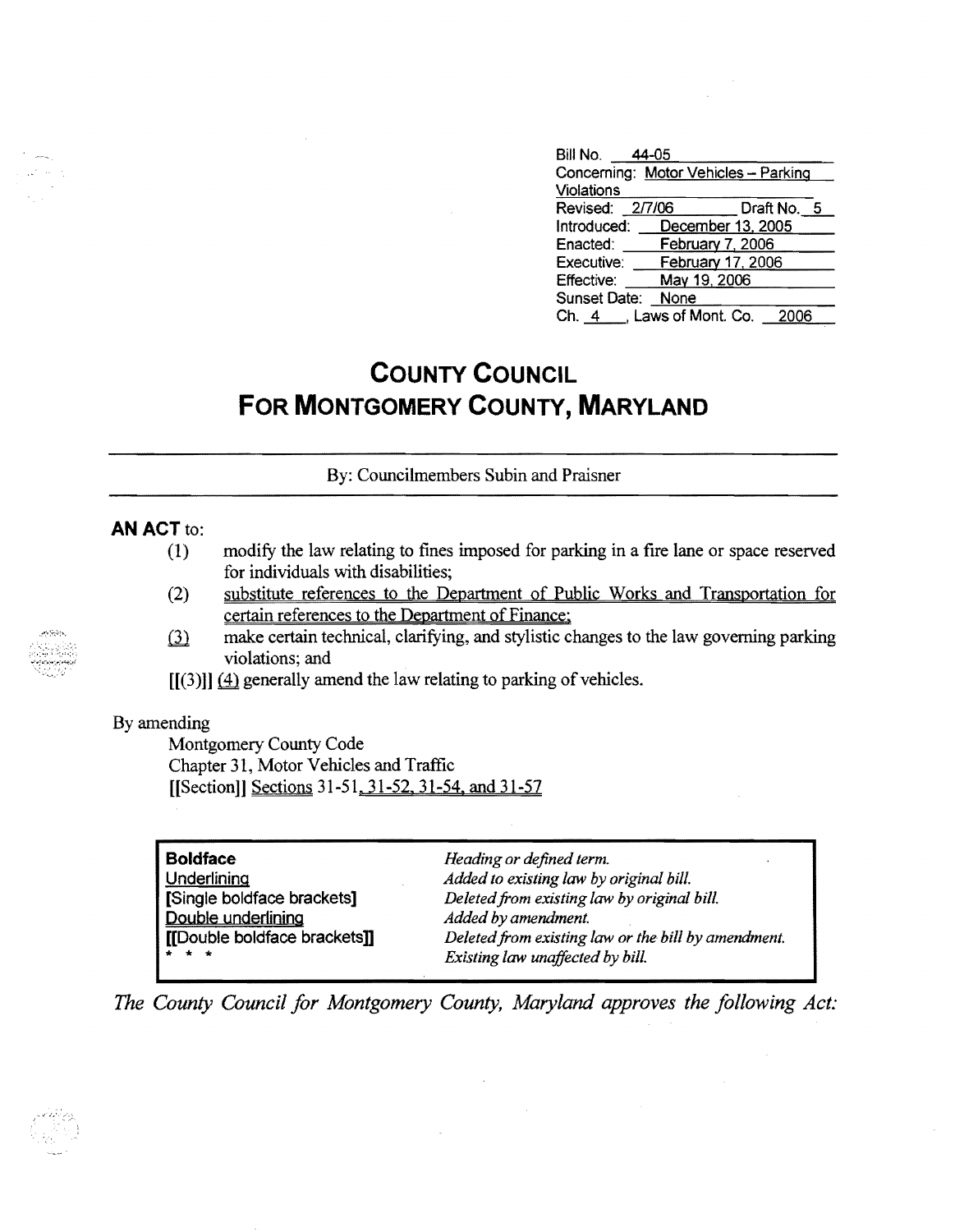1 Sec. 1. [[Section 31-51 is]] Sections 31-51. 31-52. 31-54. and 31-57 are 2 amended as follows:

3 31-51. [Authority of county executive to administer and enforce chapter, 4 establish and collect fines] Enforcement and administration; fines and penalties; signs.

5

10

15

20

25

- 7 (1)] set by Council resolution adopted as provided in Section [2-57] 8 2-57 A. [], after review by the [district court of Maryland for 9 Montgomery County Administrative Judge for District 6 of the Maryland District Court,]] a schedule of fines or other penalties 11 for violations of this Chapter, except that:
- $[(A)]$  (1) the fine for parking in a fire lane must not [be less than] 13 exceed \$250;
- $[(B)]$  (2) the fine for violating restrictions on parking in a space reserved for [people] individuals with disabilities must not 16 **IDE** less than <u>exceed</u> \$250; and
- $[(C)]$  (3) other [such] fines and penalties must not exceed those 18 imposed for a class B violation;
- 19 (b) *Authority of County Executive.* The County Executive may:

 $[(2)]$  (1) adopt regulations under method (3) [as he may deem necessary 21 or proper for] to administer this Chapter, including regulations 22 that govern the collection [by the department of finance of the 23 county] of [all such] fines, penalties, costs, and other charges 24 *Imposed by this chapter and to define any term used in* connection with the collection of said fines, penalties, costs and 26 other charges];

<sup>6 (</sup>a) *Authority gfCounty Council.* The Council must[: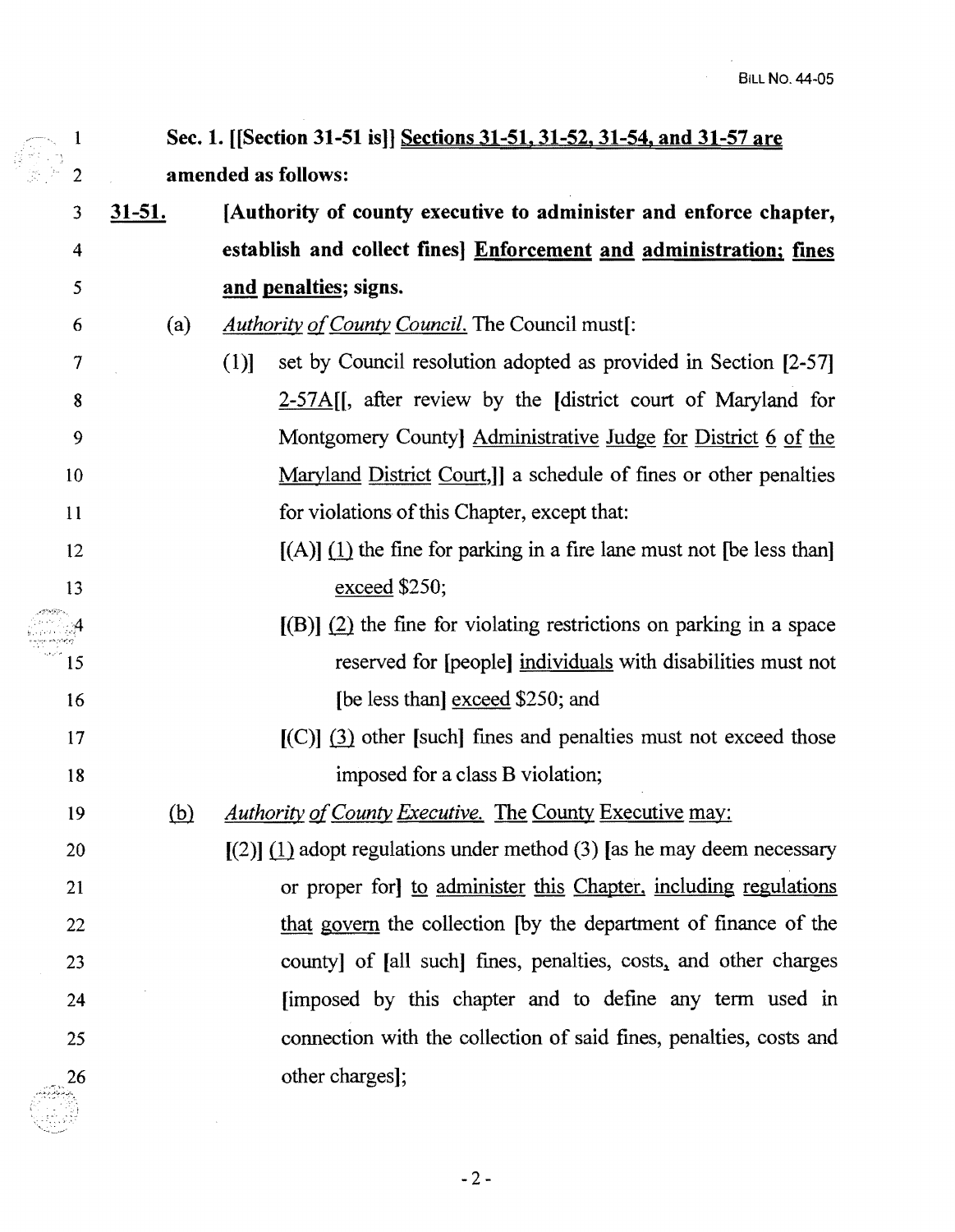- $[3]$   $[2]$  waive [all fines, penalties, costs, and other charges in instances 28 where a fine, penalty, cost, or other charge when:
- 29 (A) there has been a material error in the preparation of Ithel a 30 notice of violation; or
- 31 **(B)** [when said charges have] the fine, penalty, cost, or other 32 charge has been improperly assessed;
- $[4]$   $[3]$  if  $\alpha$  claim for  $\alpha$  refund is made within 1 year after payment, 34 refund the amount of any over payment of [any] a fine, penalty, 35 cost, or other charge paid in error[, or when such charge was] or 36 improperly assessed[, provided that such refund can be made 37 only if claimed within one year from date of payment]; and
- 38 [(5)] (4) delegate [with adequate safeguards appropriate powers, duties, 39 or functions in connection with the collection of the fines, penalties, costs or other charges imposed by this chapter and the enforcement of the provisions and regulations relating thereto,] 42 any power, duty, or function necessary to implement this Chapter 43 to any [other] agent, representative, or employee of the [county] 44 County.
- 45 [(b)] (£! *Signs.* Any sign marking a fue lane or space reserved for [people] 46 individuals with disabilities installed after May 31, 1994, should include 47 the amount of the fine for illegally parking in the lane or space.
- 48 [(c)] @ *Waivers and refunds.* [Any action taken under paragraphs (a)(3) and 49 (a)(4) above, by any person so designated and authorized by the county 50 executive, must be fully documented by that person in writing to the 51 director of fmance for inclusion in a monthly report to the county executive or his designee for review.] The Director of the Department of  $[|Finance|]$  Public Works and Transportation must submit a  $[|month|]$

52

்0

41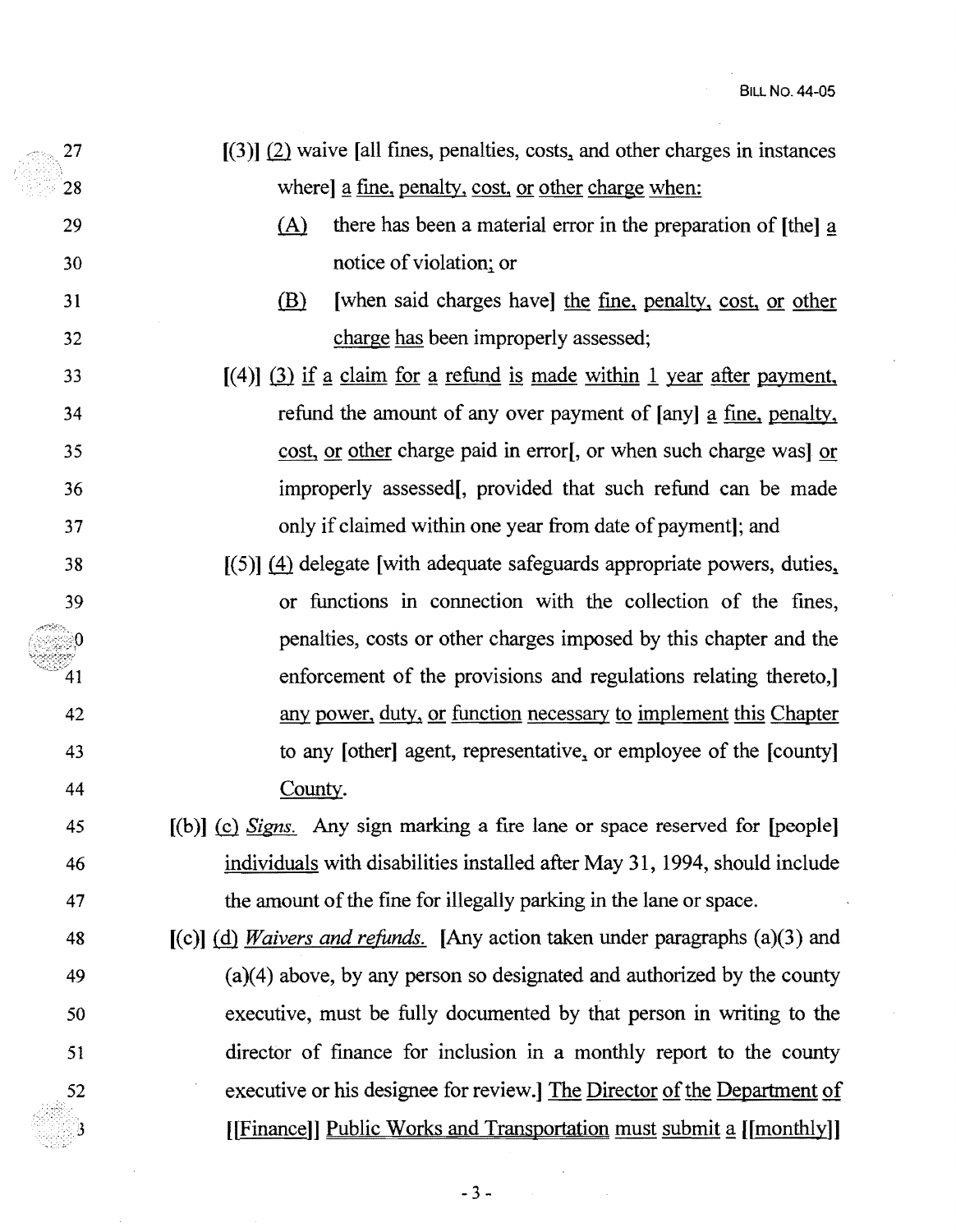| 54 |            | <u>quarterly report to the County Executive that identifies all fines</u> ,            |
|----|------------|----------------------------------------------------------------------------------------|
| 55 |            | penalties, costs, and other charges that have been waived or refunded as               |
| 56 |            | <u>authorized under [[subsections (b)(3) and (4)]] subsection (b)(2) and (3).</u>      |
| 57 |            | $[(d)]$ (e) <i>Other jurisdictions</i> . The County Executive may enter into a written |
| 58 |            | agreement with the governing body of any [incorporated city, town]                     |
| 59 |            | municipality or special taxing area [, specified in article I, section 101,            |
| 60 |            | of the county charter, for the purpose of providing to provide central                 |
| 61 |            | administration and collection [capability for all such jurisdictions] of               |
| 62 |            | fines and penalties under this Chapter.                                                |
| 63 | $31 - 52.$ | [[Duty]] Duties and [[responsibility]] responsibilities<br>of the                      |
| 64 |            | [[department of finance]] Department of Public Works and                               |
| 65 |            | Transportation.                                                                        |
| 66 | (a)        | The [Idirector of finance]] Director of the Department of Public Works                 |
|    |            | and Transportation shall provide for, maintain records of and control the              |
| 68 |            | issuance of prenumbered parking violation notices to the department of                 |
| 69 |            | police and other departments authorized by the county executive to                     |
| 70 |            | enforce the regulations and provisions of this Code relative to illegal                |
| 71 |            | parking.                                                                               |
| 72 | (b)        | [[Said director]] The Director shall maintain receivable files for all                 |
| 73 |            | parking violation notices issued by the said officers of said agencies and             |
| 74 |            | record the final disposition of each notice of violation issued.                       |
| 75 | (c)        | All fines, penalties, costs and other charges imposed by this chapter for              |
| 76 |            | illegal parking violations shall be payable to Montgomery County,                      |
| 77 |            | Maryland and the <i>[[director of the department of finance]]</i> Director shall       |
| 78 |            | administer and collect all such charges in accordance with the written                 |
| 79 |            | regulations imposed by the county executive and by this chapter.                       |

 $-4-$ 

 $\overline{a}$ 

 $\ddot{\phantom{a}}$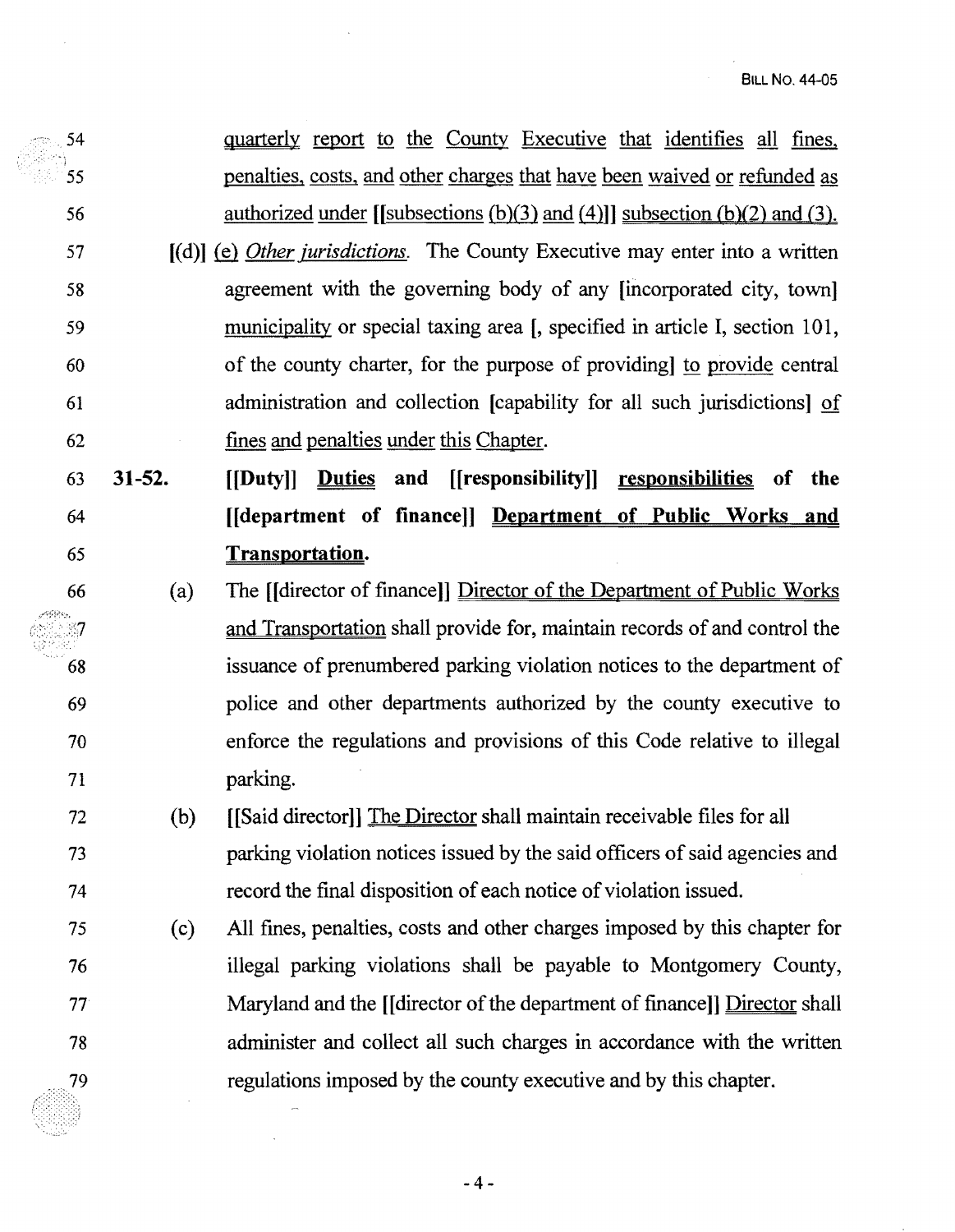- (d) Upon receipt of notification that the recipient of a notice of violation 80 intends to stand trial for said offense, the [[director of finance]] Director 81 82 shall notify the court and forward such records as necessary to conduct 83 said trial. In addition, notice shall also be given to the officer who issued 84 said notice of violation to advise said officer that his presence at the trial 85 has been requested by the defendant.
- 86 (e) The [[director of fmance]] Director may, m accordance with the 87 procedures prescribed by the state motor vehicle administration and 88 state law, give or cause to be given notice to said administration of all 89 vehicles registered by the state and the subject of any outstanding and 90 past due parking violation of this Code and request that the 91 administration refuse registration or transfer of registration of the 92 subject vehicle, until notified by the county that said violation has been satisfied.
- In such cases, the [[director of fmance]] Director may impose an 94 95 additional cost of ten dollars (\$10.00), or as may be otherwise 96 established from time to time by the county executive by executive 97 regulation adopted under method (3) of section 2A-15 of this Code, for 98 each registration withheld; and the owner of the vehicle shall be subject 99 to payment of such costs, and all other fines, penalties and charges 100 before notice is given to the administration that the subject violation has 101 been satisfied and the registration is released.

## 102 **31-54. Duty of police officers or other authorized persons to issue notice of**  103 **violation and report same.**

- $104$  \* \* \*
- 105
- (c) Said notice of violation shall instruct the owner or operator thereof, or either of them, to pay within fifteen (15) days to the [[department of

 $-5 -$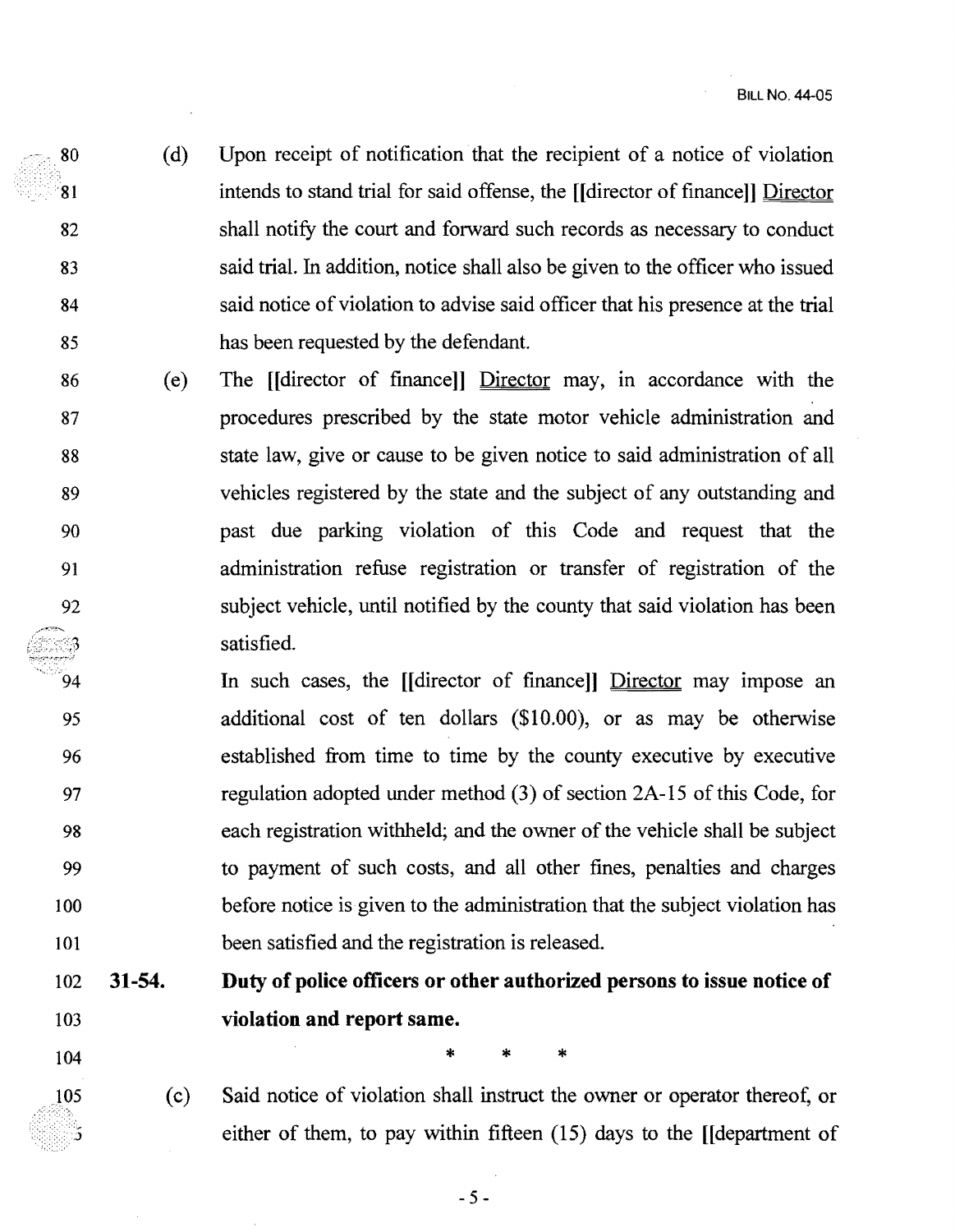finance]] Department of Public Works and Transportation as penalty in finance in Department of Public Works and Transportation as penalty ··>108 and in full satisfaction for such violation, the fine specified by the 109 county executive as provided for in this article, or to give written notice, 110 within fifteen (15) days, to the [[department of finance]] Department, of 111 the owner or operator's intention to stand trial for said violation in the 112 district court.

- 113 (d) It shall be the duty of each police officer or other authorized person to 114 report each such violation to the [[department of finance]] Department 115 immediately or as soon thereafter as possible.
- 116 ( e) The notice and report as provided in this section shall bear 117 corresponding serial numbers. All notices assigned for issuance by 118 police officers or other persons shall be reported and fully accounted for 119 by the respective officer or person to whom the notices were assigned the andm any missing notices or reports shall be immediately reported to the 121 **I** [[department of finance]] Department and documented by such officer 122 or person.

## 123 31-57. Failure to payor comply; penalty in addition to fine.

 $124$  \* \* \*

125 (b) Whenever the [[department of finance]] Department of Public Works 126 and Transportation or its agent is able to ascertain by reasonable access 127 to state motor vehicle administration registration records, the name and 128 address of the owner thereof, [[such department]] the Department or 129 agent shall immediately give or cause to be given a notice in writing to 130 such owner that the violation is overdue and delinquent, but that the 131 additional penalty has been added and that the failure of such owner to 132 make such payment in full satisfaction of the violation fine and penalty, shall render such owner subject to the warrant and other penalties